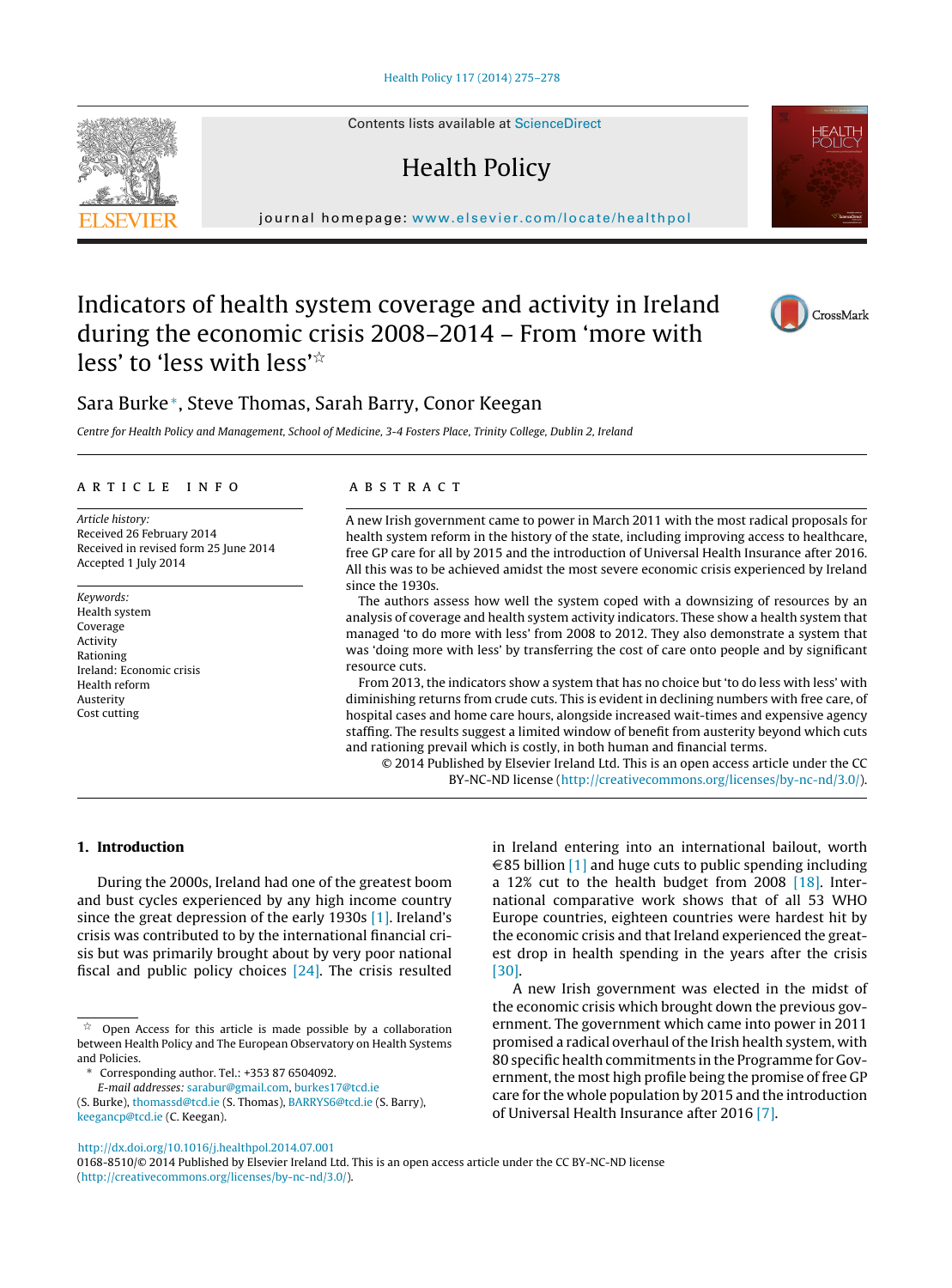There is an increasing body of knowledge examining what happened to health systems during the financial crisis, demonstrating diverging responses across Europe [\[23\].](#page-3-0) Some countries introduced measures that increased efficiency, others maintained or increased health coverage. In contrast some countries reduced the depth of coverage or breadth of coverage and rationed care [\[6,20,22,23,27,31\].](#page-3-0)

This article assesses the effects of the crisis on the Irish health system in terms of efficiency, coverage and activity between 2008 and 2014.

#### **2. Methods**

The authors collected indicators of coverage and activity in the Irish health system during the economic crisis from 2008 to 2014. These indicators include key metrics over time relating to

- (i) healthcare funding and resources,
- (ii) the coverage of the population with free or subsidised care,
- (iii) the efficiency of resources used,
- (iv) access to timely care.

The indicators gathered are limited by poor data collection in the Irish health system. For example, it is not possible to measure the impact of the crisis on health system performance, as measured by quality or health outcomes, as such data do not exist.

The indicators used are from a wide range of sources including the Department of Finance, HSE Annual Reports, HSE National Service Plans and waiting list data collected by the HSE [\[5,12,13,16,18,26\].](#page-3-0) Such indicators are used at an OECD/WHO Europe level to assess health system responses to the crisis [\[23,25,31\].](#page-3-0)

#### **3. Findings**

Approximately  $\in$  2.3 billion has been cut from the Irish health system since 2008 and there are over 12,000 fewer Health Service Executive (HSE) staffin December 2013 than there were at the height of public health sector employment in 2007 [\[14,18\].](#page-3-0)

Simultaneously, Ireland's unemployment rate grew from 4% in 2008 to 12.3% in January 2014 [\[3\].](#page-3-0) Reflecting lower incomes and higher levels of unemployment by September 2013, there were the highest numbers of people with medical cards in the history of the state [\[15,18\].](#page-3-0) Medical cards are a proven pro-poor measure which ensure access to GP and hospital care without charge and prescription drugs at a low charge [\[21\].](#page-3-0)

Graph 1 shows how a health system with a significantly declining budget and staff numbers provided more coverage, evident in the huge increase in those with medical cards.

There has also been a drop in numbers signing up to private health insurance schemes during the time with 245,000 fewer people covered in December 2013 than in December 2008 [\[8\].](#page-3-0) These combined figures mean a million more people are dependent on the public health system. Together with Ireland's growing, ageing population, there



**Graph 1.** Levels of public health staffing, budget, population and numbers with medical cards 2005–2014.

is significantly increased demand on a health system which has much fewer resources.

Between 1997 and 2007, the health budget quadrupled, reflecting rising national income and making up for decades of under-spending in health [\[2,4\].](#page-3-0) Graph 2 shows this trend of significantly increased spending overtime which reversed in 2009. It also demonstrates that despite the declining budget and staff numbers, public hospitals managed to do 'more with less' in the period 2008 to 2012, indicating increased efficiencies during this time. The rising numbers of inpatient, day case, outpatient appointments and emergency admissions alongside reduced budget and staff suggests there was some 'fat' in the system from the boom time that was removed during the early years of the economic crisis [\[29\].](#page-3-0)

Such efficiencies could also be influenced by the clinical care programmes, instigated in 2009 and which began to show benefits from 2010 onwards, and by agreements between health service management and unions which allow for increased flexibility and productivity [\[18\].](#page-3-0)

Graph 2 also shows a reversal of the trend 'of doing more with less'. Towards the end of 2012, and through 2013 and 2014, inpatient activity decreased and day case activity levelled off despite increased demand [\[10,14,18\].](#page-3-0) In 2013, there was increased activity in emergency admissions which made up 83% of all admissions to public



**Graph 2.** Percentage change of public health budget, staffing, inpatient, day cases, Emergency Department attendances and outpatient attendances, 2005–2014.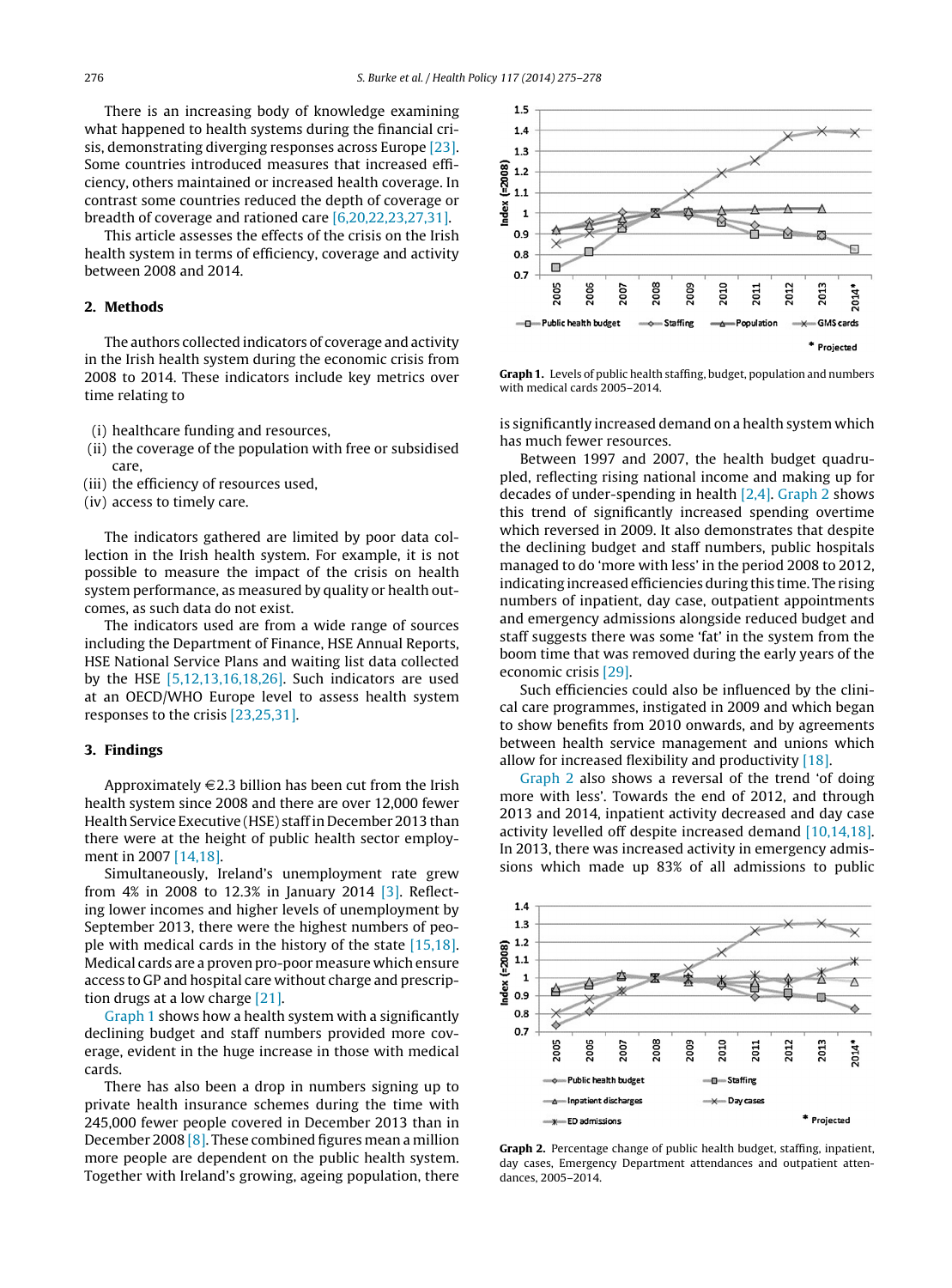

**Graph 3.** Numbers of people waiting for inpatient and daycase hospital treatment 2008–2013.

hospitals, which critically are demand-led [\[14\].](#page-3-0) 2014 figures are projections from the HSE service plan which show that the only area of hospital activity expected to increase in 2014 are Emergency Admissions [\[18\].](#page-3-0)

There are very few measures of health system activity in the community, but one area where there are comparable data overtime is home care. While home care hours increased from 2006 to 2008, there has been a steady decline since 2008. In 2013, there were under nine million home care hours provided, compared to over 11 million hours in 2006 [\[9,18\].](#page-3-0)

Since 2011, the new government made explicit commitments to address the most persistent access problems in the Irish health system – very long waiting times for all aspects of hospital treatment – in Emergency Departments, outpatients, inpatient and day cases. Some progress has been made on each of these, for example accurate figures on outpatient wait times were published for the first time in 2012 [\[11\].](#page-3-0)

There has been progress reducing the numbers of people waiting on trolleys in Emergency Departments. Trolley numbers reached their height in 2011. There was a 34% reduction between 2011 and 2013. However, when figures from 2008 are compared to 2013, a 3.6% reduction is counted [\[26\].](#page-3-0) There were over 57,000 people counted on trolleys in 2013.

Graph 3 shows the number of people waiting for inpatient and day-case hospital treatment. This shows progress on reducing waiting times in 2011 and 2012, in particular success in eliminating the longest waiters, i.e. those waiting over two years, a key Programme for Government commitment.

However, when figures for November 2012 are compared with November 2013, they show more people waiting at every measurement (0–3 months, 3–6 months, 6–12 months) and a trebling of those waiting over twelve months for treatment.<sup>1</sup> The government set a target that no one would wait over eight months for treatment by December 2013. In March 2014, there were 4350 people waiting over eight months [\[26,17\].](#page-3-0)

These hospital wait times demonstrate increased demand on the public health system [\[1\].](#page-3-0) They also reflect the impact of continuous austerity budgets on the public hospital system evident in their declining resources and staffing, closed wards, fewer inpatients and hospital beds and more patients waiting longer for elective treatment. There were 941 fewer public hospital beds in 2012 compared to 2008, while numbers of delayed discharges remained chronically high, most recent figures show 630 delayed discharges (people in hospital beds who do not clinically need to be there [\[17\].](#page-3-0)

#### **4. Discussion**

Indicators of measures of coverage and activity in the Irish health system during the economic crisis show a system that increased the breadth of health coverage and achieved some efficiencies from 2008 to 2012. More people were covered for free care and there was more hospital activity with a much reduced budget.

However, recent indicators from 2013 on, demonstrate a system under increasing pressure that has to reduce the breadth and depth of coverage and ration care – a system that can no longer continue 'to do more with less', a system that has no choice but 'to do less with less'.

Medical card numbers peaked in September 2013, when there were 1,864,000 people covered by medical cards. More coverage was achieved during this time for less money due to significant cuts in staff numbers and staff pay, cuts to pharmaceutical budget and greater efficiencies achieved through negotiated deals between unions and health service management [\[1\].](#page-3-0)

By March 2014, the numbers covered by medical cards were down to 1,799,103, a drop of over 65,000 in six months. While some of this drop can be accounted for by improved economic circumstances, many of them are related to a tightening up of eligibility criteria introduced in October 2013, a direct result of budgetary constraints [\[17\].](#page-3-0) While the HSE cannot control emergency admissions, it can and may have to continue to ration day and inpatient hospital treatment as detailed in the 2014 HSE National Service Plan [\[18\].](#page-3-0) As well as rationing hospital care, other 'easier' to cut services such as home care are likely to continue to be rationed. Health service managers have acknowledged that cuts to home care are a direct result of budgetary pressures and that demand now exceeds supply.

'Doing less with less' can now only be achieved by stemming the numbers with medical cards (evident from September 2013), rationing more care, and transferring cost of care from the State onto people, thus reducing the depth and breadth of coverage in the months and years ahead. Previous research estimated a transfer of costs from the state on to people of around  $\in$  450 million demonstrating the decline in depth of coverage from 2008 onwards [\[28\].](#page-3-0)

Under public sector agreements, the HSE is expected to have 2600 fewer staff by the end of 2014  $[14]$ . However, cuts to staffing are proving expensive as spending on

<sup>1</sup> Those waiting over 12 months increased from 214 in November 2012 to 797 in November 2013 and are indicative of a failure to achieve the target set and of more people waiting at each milestone measured.